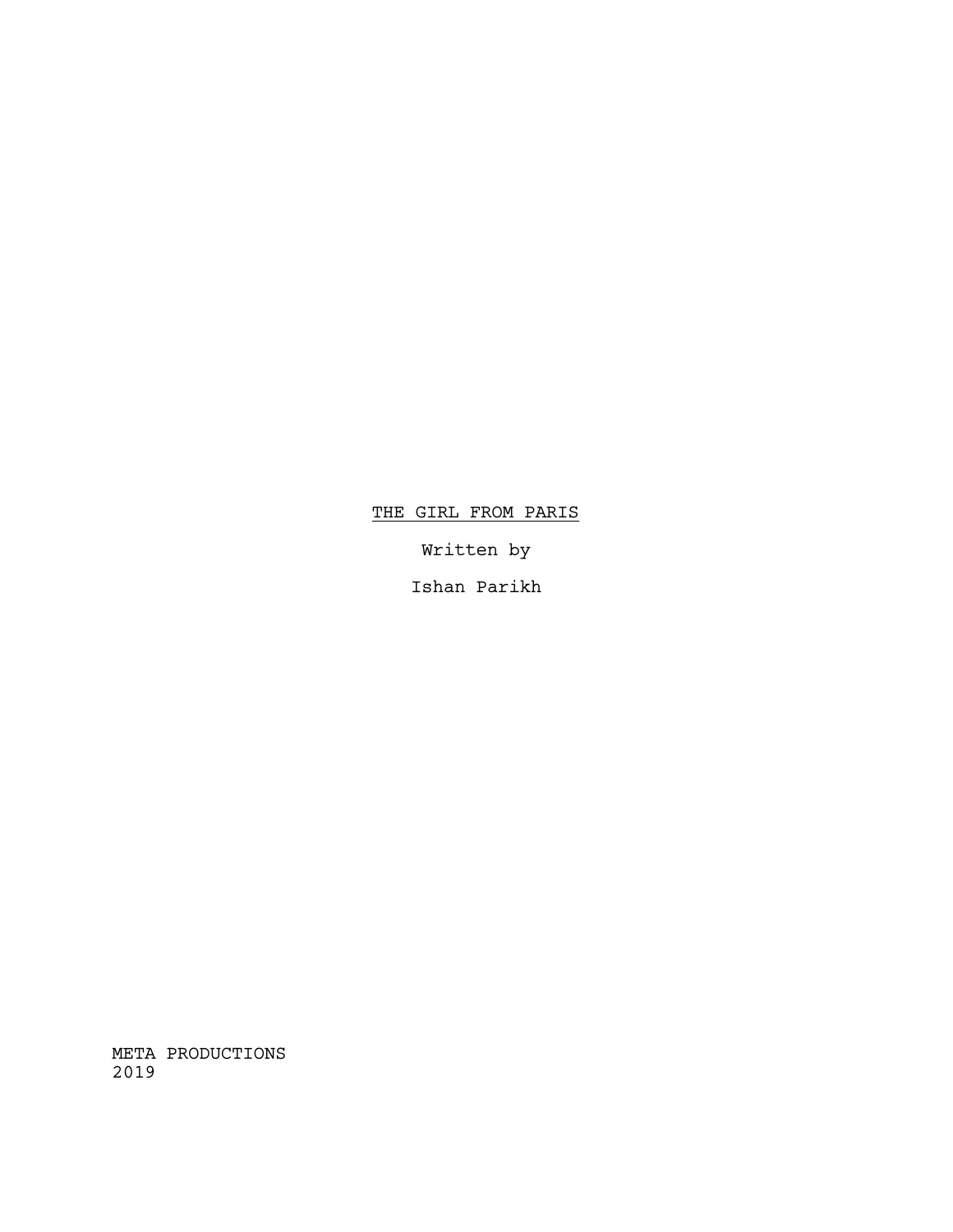#### THE GIRL FROM PARIS

EXT. SIDEWALK - DAY

CU. SOLID CONCRETE. Fills frame. Then...

Drops of RED patter on the concrete, staining it. PULL UP to find...

A GIRL pass by.

EXT. DOORSTEP - DAY

BLURRED FRAME.

A GIRL approaches. And we slowly rack focus on...

MOIRA STEPHENS. A young, but stoic girl. She raises her hand to...

KNOCK on the door.

CU. MOIRA. She is nervous, but determined.

INT. RESTAURAUNT - NIGHT

MOIRA sits across from a beautiful young woman, ELIA, in conversation.

> ELIA Where did you say you were from,<br>again?

> > MOIRA

I was born in Bulgaria. But I grew up in Paris. Spent most of my life there. So I always count that as home.

ELIA Paris. That's beautiful.

**MOTRA** 

(a beat,) For a tourist, yes.

A beat. Elia waits to start another topic...

ELIA So what do you do here then?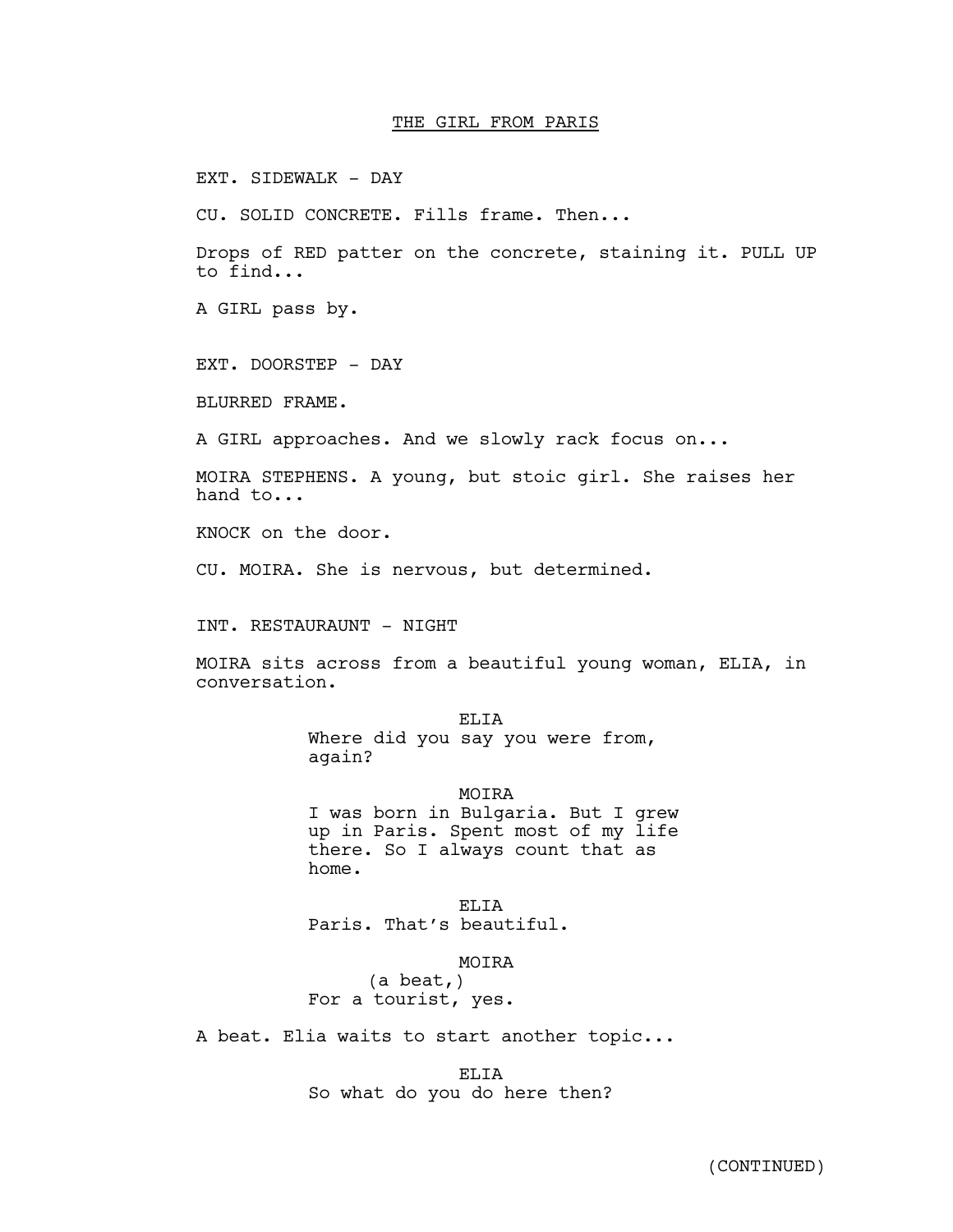A beat. As Moira takes that question in...

MOIRA I'm not sure if that's a question I want to answer yet.

Elia studies her carefully, noticing something.

ELIA Why are you scared?

MOIRA

I'm not. (then,) I'm just not sure.

Off Moira...

INT. MOIRA'S HOME - DAY

MOIRA is writing in her journal.

MOIRA (V.O.) Life is a cruel place to live in sometimes. It's dark, unsteady, and not what I expected.

Moira is now counting bullets and meticulously positioning them out on the floor.

> MOIRA (V.O.) I'm trapped.<br>(then,) In a corner that I have no way out of. And I want to escape so bad.

EXT. FIELD - DAY

## **SUPERIMPOSE: PARIS COUNTRYSIDE, SEVEN YEARS AGO**

MOIRA is training with her mentor ANDRE.

They are engaged in combat. HAND to HAND. Moira lifts her left hand, it's blocked. She lifts her right hand, it's grabbed and crunched.

Andre takes one of her punches and TURNS it on her. He then turns her around, has her arms locked.

> ANDRE Your eyes are distracted.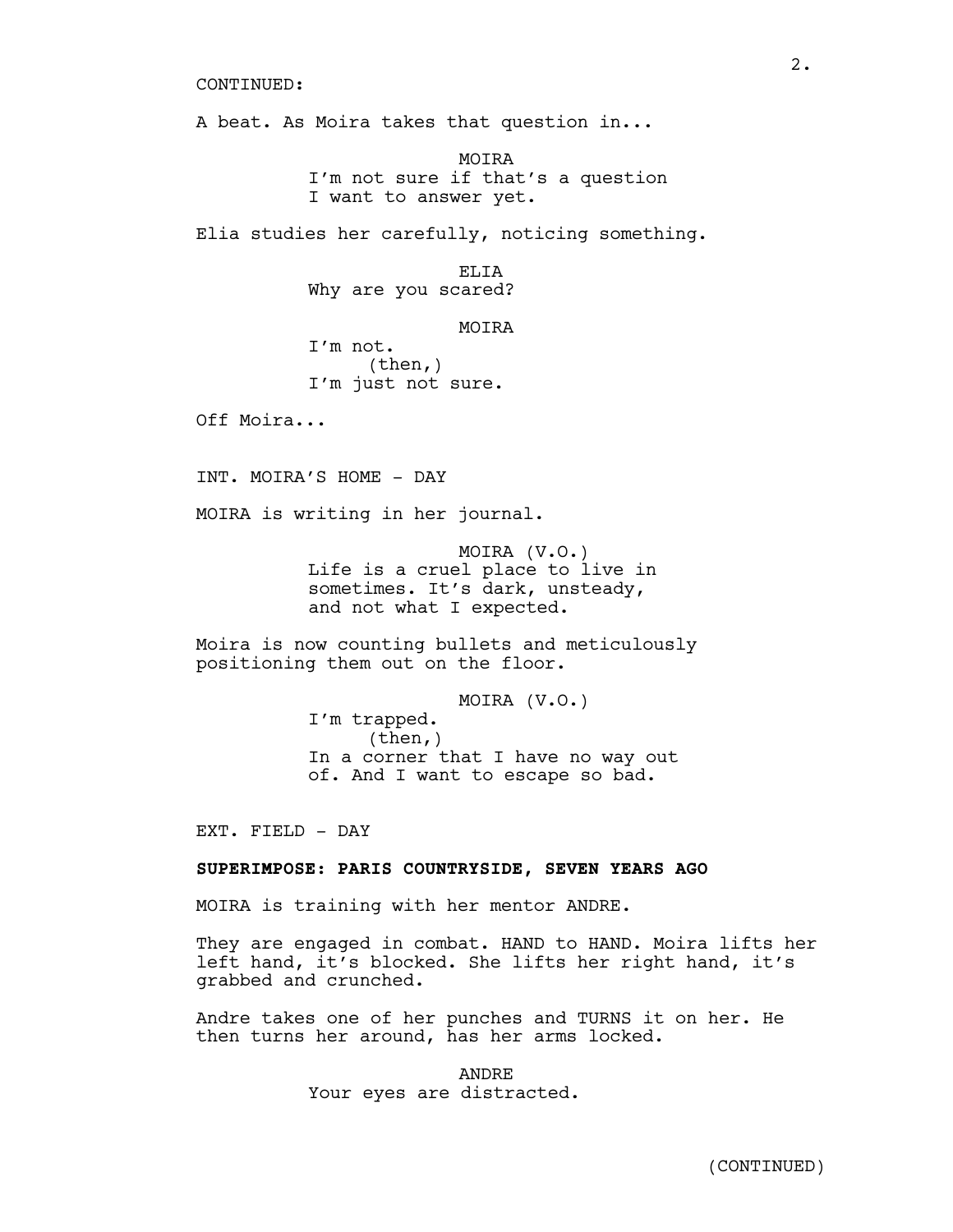MOIRA I'm getting better at it.

ANDRE It doesn't seem so.

Moira BACK KICKS Andre and FREES herself from his grip.

MOIRA

What about now?

Andrew RISES from his fall.

ANDRE I saw it coming. I just wanted to see your strategy.

MOIRA You didn't strike back.

ANDRE I didn't. Most of them won't be me.

EXT. STEETS - DAY

MOIRA exits a store. She makes her way down the street, but with an odd feeling. She turns. No one is behind her. CU. Moira's hands. She is wearing BLACK LEATHER gloves. Her lips are painted with bright RED LIPSTICK. She is wearing a BLACK HEAVY COAT. Moira continues to make her way down the street with eyes everywhere. She is somewhat paranoid while walking.

INT. MOIRA'S HOME - DAY

MOIRA puts a can of tomato soup to boil.

CUT TO

Moira tastes the soup. She adds BLACK PEPPER to it.

She then grabs a KNIFE.

She begins to cut STRAWBERRIES.

CUT TO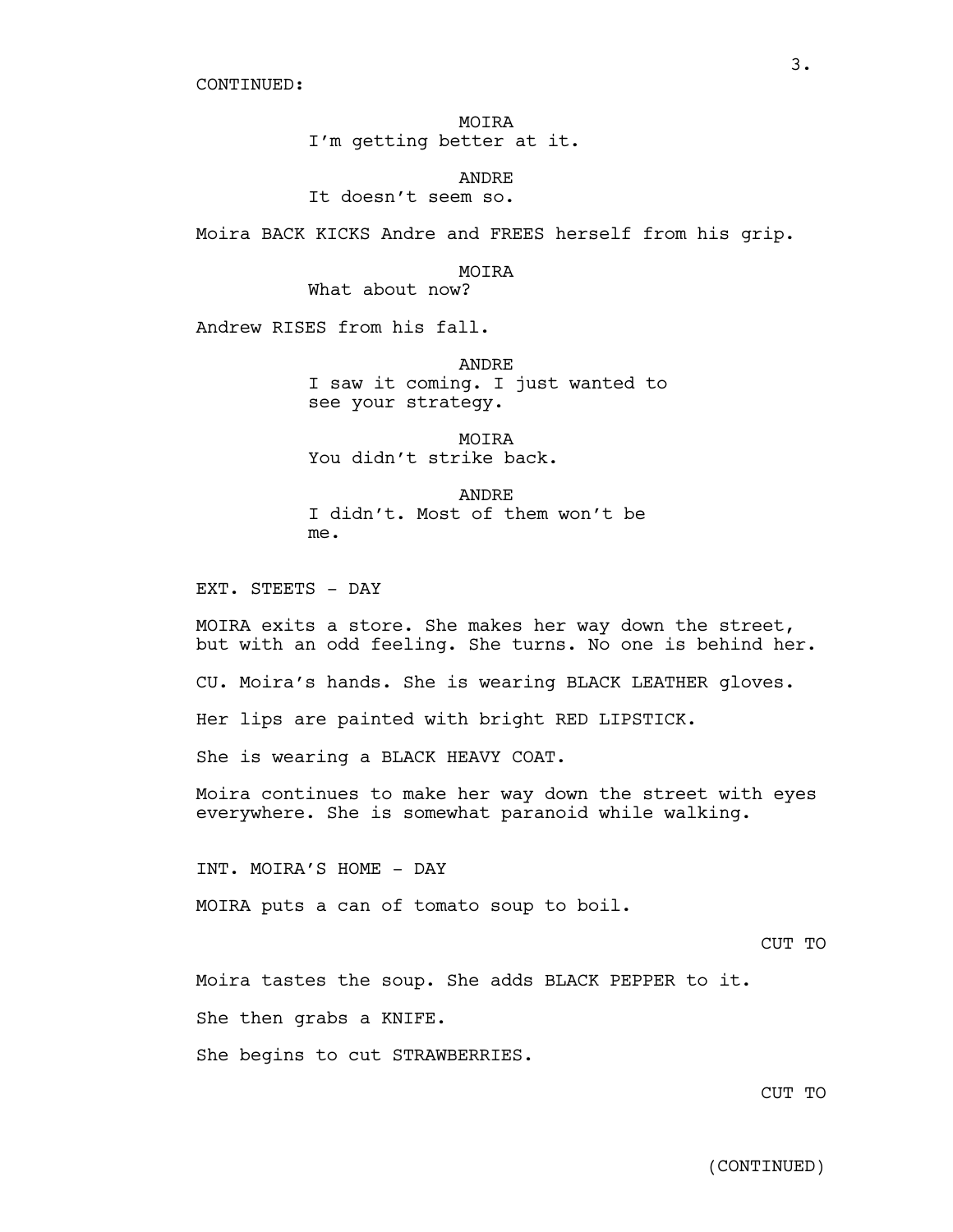Moira continues to write in her diary.

MOIRA I've had moments of doubt. Moments where I am conflicted... of what I was... and what I've become.

INSERT CUT:

Moira stares at the EIFEL TOWER...

MOIRA (V.O.) I will admit that the life I chose was not one that I had hoped for.

## CUT TO

There is a knock at the door. Moira answers. Nobody is out there.

On the doorstep there is a yellow envelope left at the door. Moira stares at it.

EXT. STREETS - DAY

MOIRA crosses the streets. Once she makes it to the other end, she turns behind her.

No one is there.

MOIRA (V.O.) There is this constant fear that reigns... that what I've done to others... will eventually be done to me.

INT. MOIRA'S HOME - DAY

Moira is writing in her journal. She stops. Thinks.

EXT. FIELD - DAY

ANDRE and MOIRA are walking the field.

ANDRE

But it's your job to pacify yourself in those moments. To tell yourself that there is no one that can best you. That you're the smarter one in the situation. (MORE)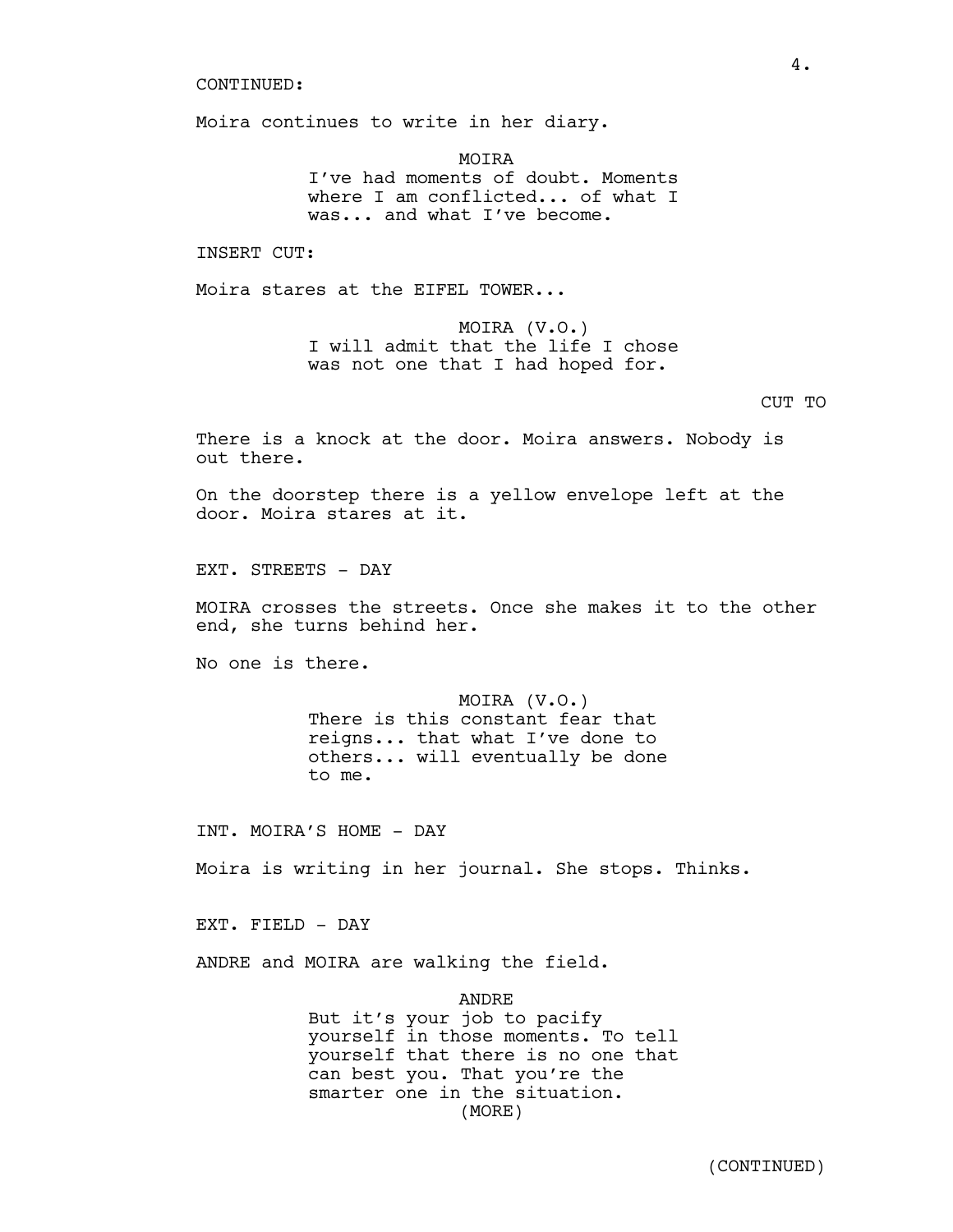No matter how weak you think of yourself as. ANDRE (CONT'D)

Moira looks off.

MOTRA

I thought they say it's okay to give into your feelings.

Andre takes THE GUN and places it into Moira's hands.

ANDRE You're going to have so many moments of self doubt. Moments where you think you should be locked up, where you should be dead. (then,) Moments where you should leave this life behind. (then,) But you can't. Because this was a choice you made. And you need to stick with it.

EXT. ALLEYWAY - DAY

MOIRA enters the alleyway discretely. She stops. A BEAT.<br>She notices something. FEELS it. She turns, as do we with her to see...

A MAN who has followed her. He stands at the other end of the alleyway.

> ANDRE (V.O.) You need to prove to them what you are... and more importantly, why you chose this life.

MOIRA and THE MAN clash and ensue in hand to hand combat.

Moira bests him and PINS him to the brick wall.

CU. Moira's hands. She pulls out A KNIFE.

A BEAT. The Man is scared. Moira contemplates her decision.

> MOIRA (V.O.) But the feeling always comes.

5.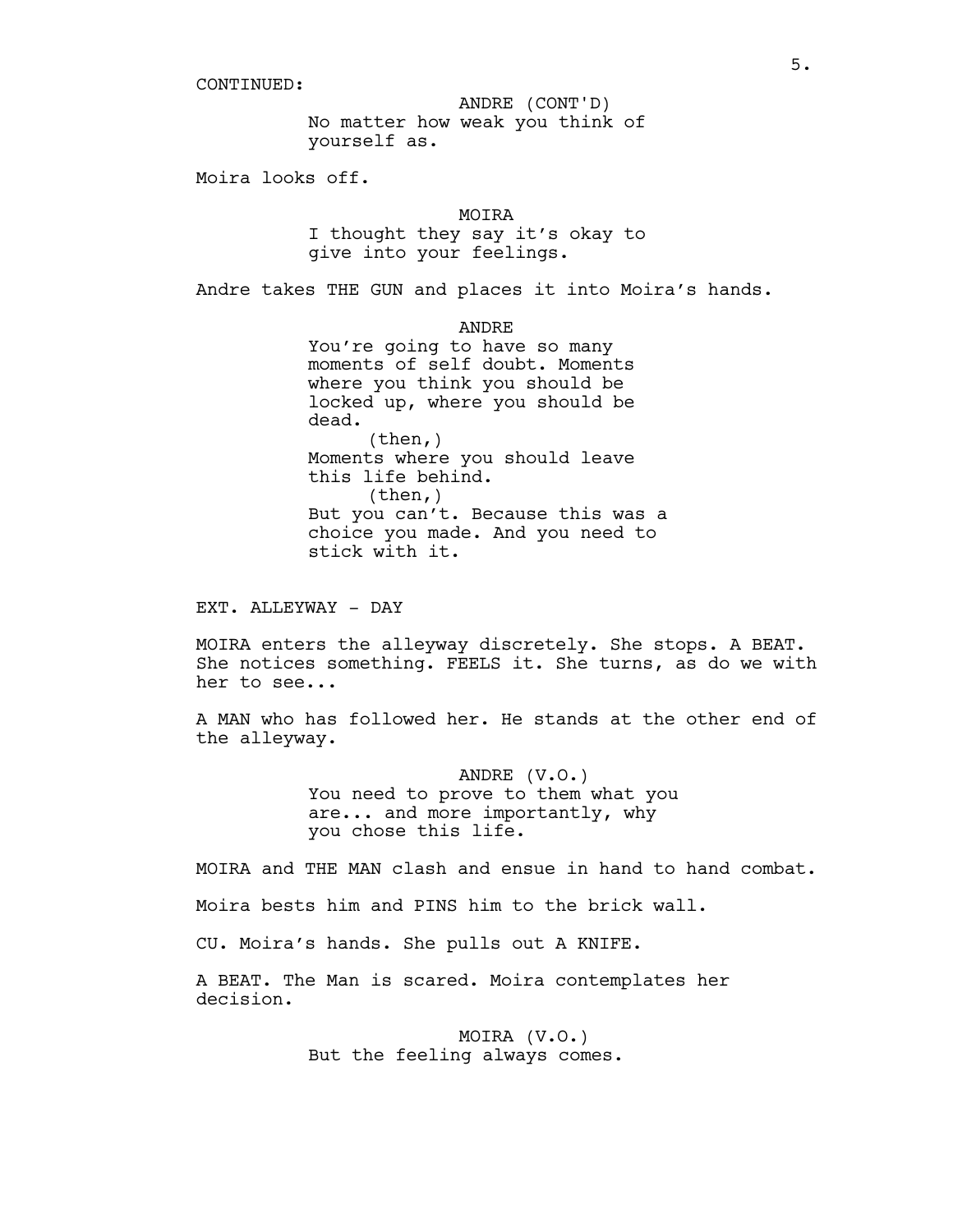Moira writes in her diary...

Moira is cutting strawberries. She looks at the knife stained with red juice.

She wipes it with her finger.

MOIRA The one where I want to run away. Hide. And never come back.

EXT. ALLEYWAY - DAY

Moira walks away from the alley, leaving a dead body behind. Her knife in her hand is covered in blood. Her gloves as well.

> MOIRA Only I know that I cannot.

EXT. DOORSTEP - DAY

Moira knocks on the doorstep.

MOIRA (V.O.) Instead I suffer the repercussions.

The door opens. It is Andre.

MOIRA (V.O.) I suffer from fear.

INT. MOIRA'S HOME - DAY

Moira is on her phone.

She downloads "HER," a dating app for women.

MOIRA (V.O.) Fear that the next one is going to break me.

INT. RESTAURAUNT - NIGHT

ELIA and MOIRA at dinner --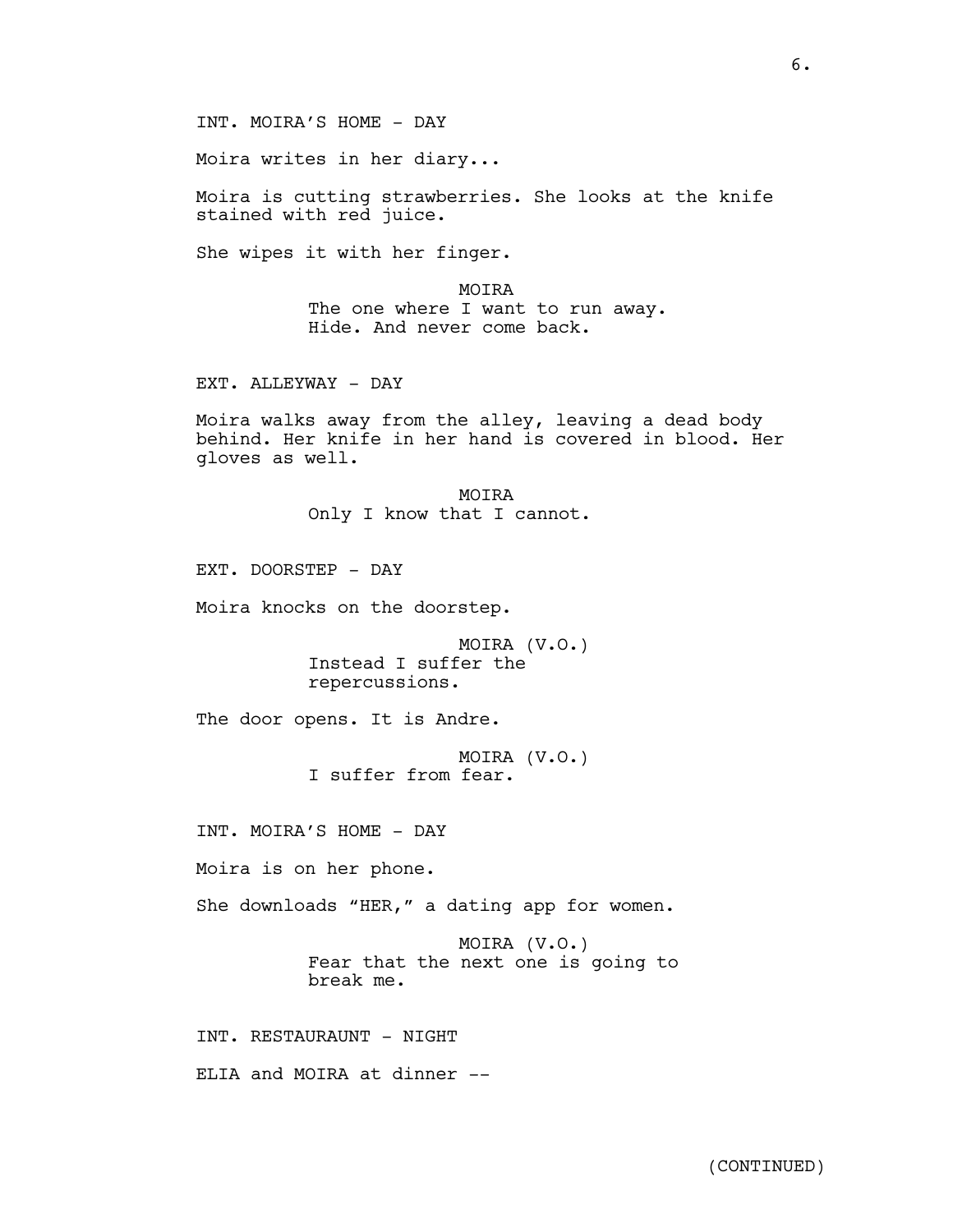ELIA How can I get to know you if you won't tell me anything?

A long beat. Moira studies Elia.

MOIRA I don't believe I'm the only one holding back.

ELIA I'm not sure I understand.

MOIRA

It can't be that hard. (then,) Sometimes when I want to know what I'm hiding, I think of all the wrong I've done in my life.

A beat. Elia looks away. Her face hardens. Almost as if it's crystallizing into realization. And then she back at Moira --

> ELIA Are you here to kill me?

ON MOIRA. She is still.

INSERT CUT:

In Moira's home, she examines the envelope. Opens it. Pulls out <sup>a</sup> photograph of Elia.

BACK ON MOIRA.

She does not answer.

INT. BATHROOM - ANDRE'S - DAY

MOIRA washes the blood off of her black leather gloves. She stares at herself in the mirror.

ANDRE (V.O.) You're scared.

INT. LIVING ROOM - ANDRE'S HOME - DAY

MOIRA and ANDRE sit face to face.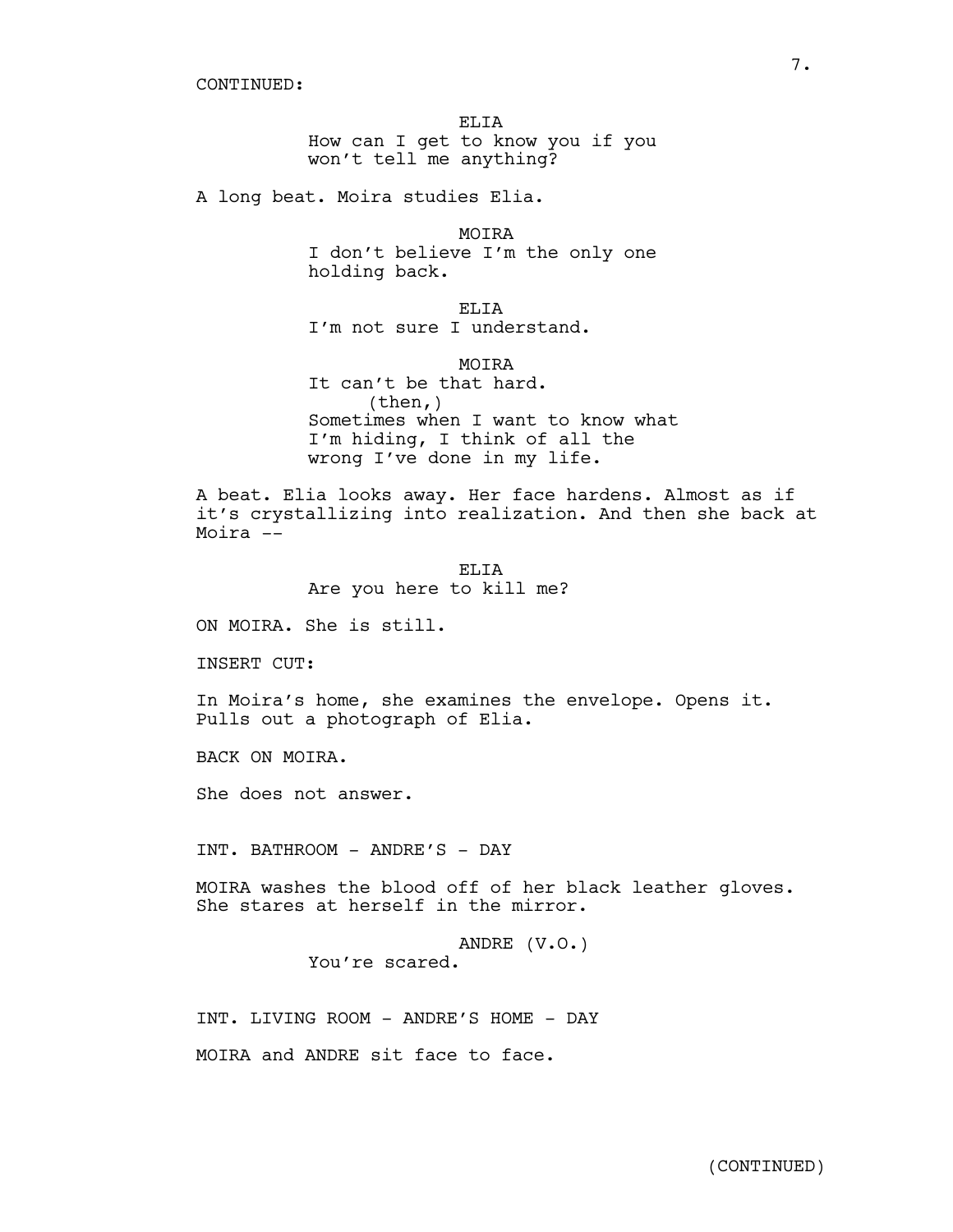MOIRA You don't know that.

ANDRE Then why are your hands trembling?

Moira stops shaking them.

ANDRE

Why are you here?

MOIRA

I want to leave.

ANDRE No you don't.

MOIRA

Yes I do.

ANDRE

No you don't.

MOIRA

Yes I do.

### ANDRE

No you --

MOIRA

I WANT TO LEAVE.<br>(a beat,) I've had enough of this. Who I<br>chose to be, who I was meant to be -- it's all bullshit. I want out.

Andre leans forward.

ANDRE But we both know that's not true.<br>(then,) This is just you paranoid. Panicking to convince yourself you're living this life out of fear, as some sort of mistake you made. (then,) Mistakes don't always justify your choices, Moira.

MOIRA I've accepted all my mistakes.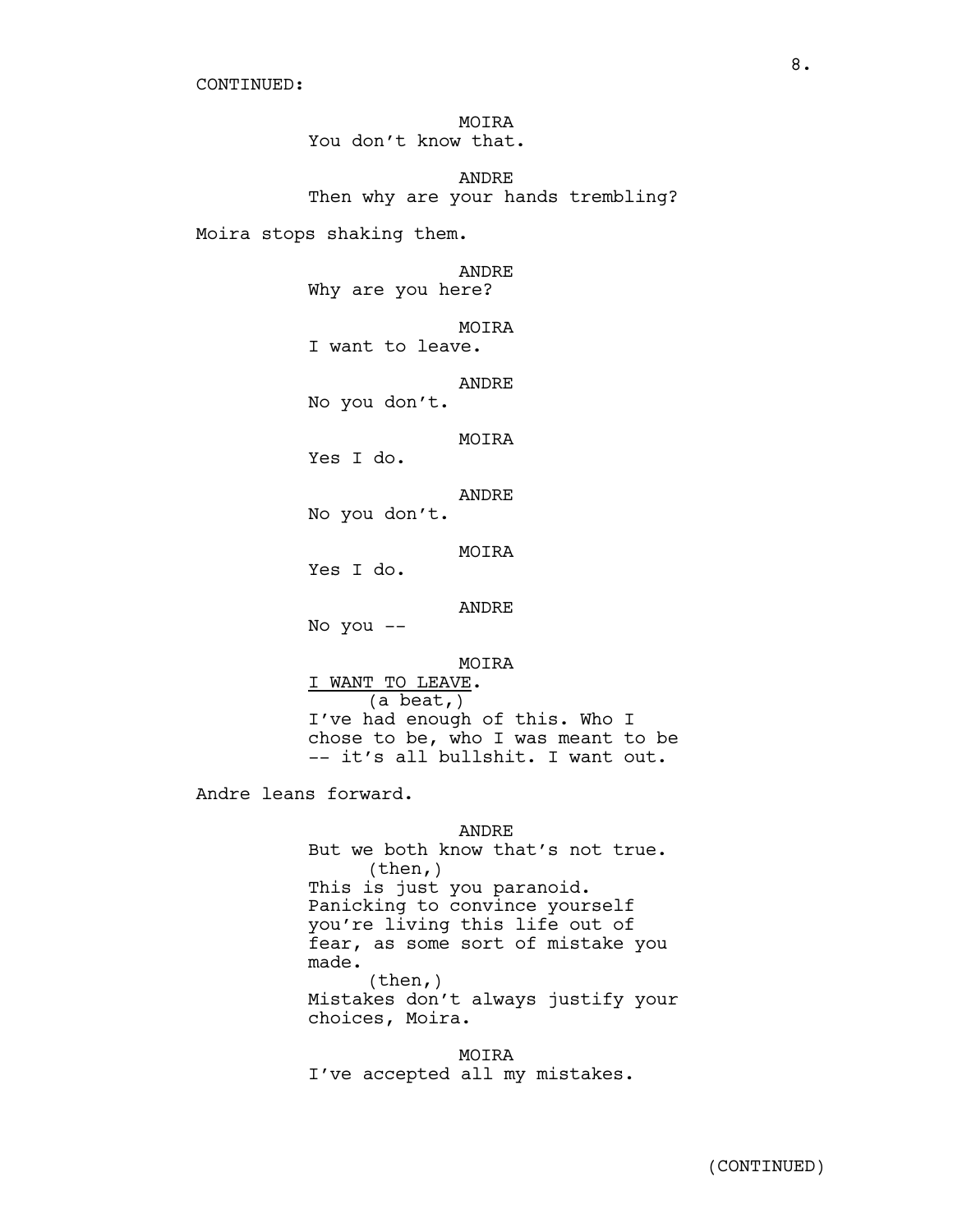#### ANDRE

Is that so?

### MOIRA

Yes.

ANDRE Then put those gloves back on, and wait for your next mission.

INT. MOIRA'S HOME - DAY

Moira answers the door. No one is there. She stares at the yellow envelope left at her doorstep.

> ANDRE (V.O.) Because when it comes, you need to be ready.

> > CUT TO

MOIRA puts on a red dress.

She glosses her lips with red lipstick.

She packs a gun in her purse.

EXT. ALLEYWAY - NIGHT

ELIA is against one wall, on the phone, while MOIRA is against the other, silent. She has A GUN gripped with her leather gloves.

> ELIA I know honey. Well, how about we just listen to daddy and put the iPad away, okay? You have a spelling test early tomorrow that you're going to do great on, right?  $(then, )$ Okay. Goodnight, baby. Can you give it to daddy now? (a beat,) Hi. Yeah. I'm just -- (off Moira,) I'm just about done here. No. Don't wait for me. I'll... be late. Just make sure you disable the security alarm, okay? (MORE)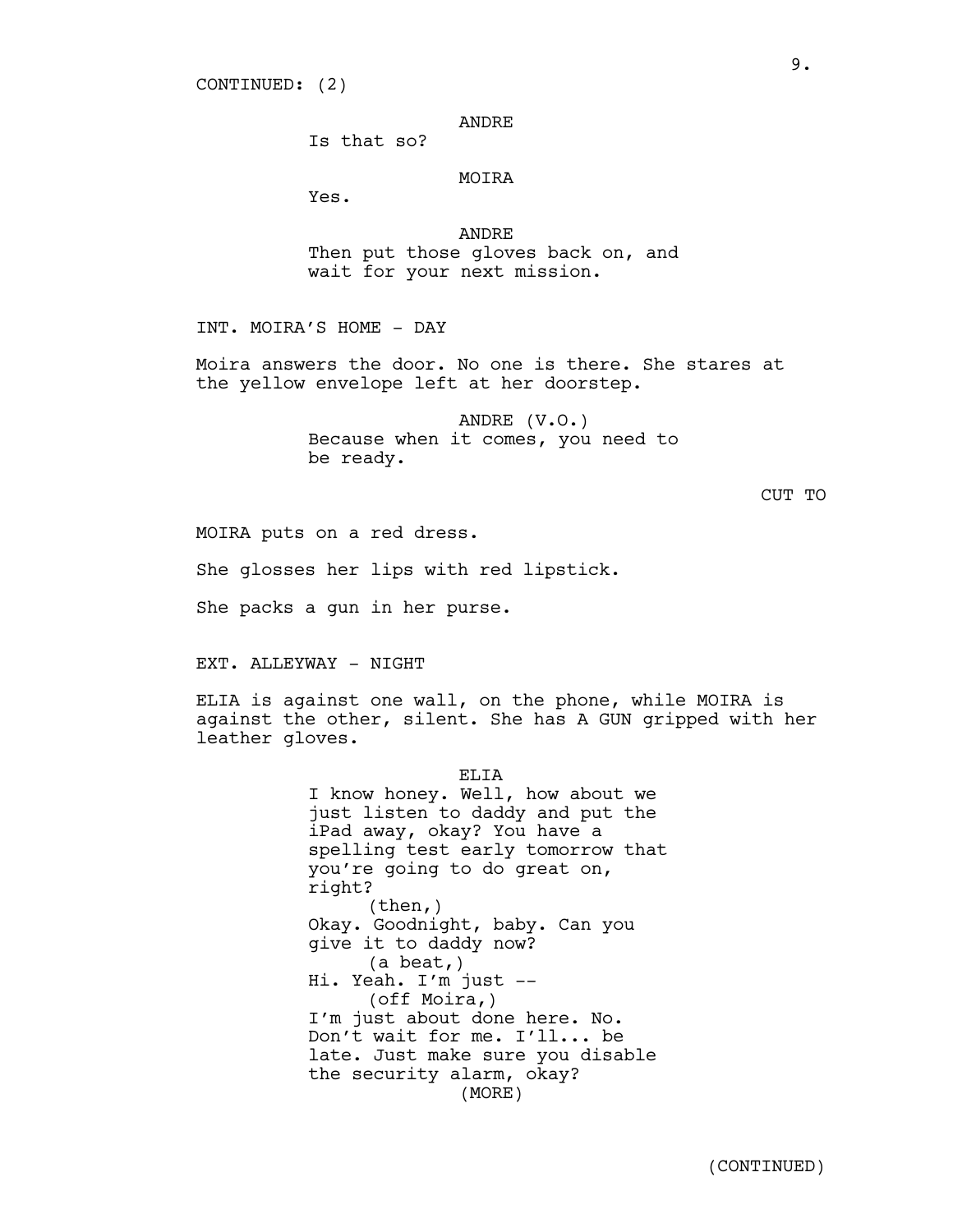I always forget the code, and then it wakes Molly -- (then,) Okay. I love you. Goodnight. ELIA (CONT'D)

Elia puts the phone down.

MOIRA Power it off please.

ELIA Wouldn't you want to just take it from me?

**MOTRA** 

Just power it off.

Elia powers her phone off. A beat. She notices Moira's gloves... her hands are shaking.

> ELIA You can't do it, can you? You don't have it in you.

Moira looks at Elia.

MOIRA How are you so sure?

ELTA Your hands are shaking.

Moira stop shaking her hands.

ELTA You've got to be kidding me. This can't be *that* emotional for you.

MOIRA This is a job for me. That's all.

ELIA

Just a job?

MOIRA If it makes you feel any better, this could be my last one.

ELIA (chuckles,) I'm honored, then. (then,) (MORE)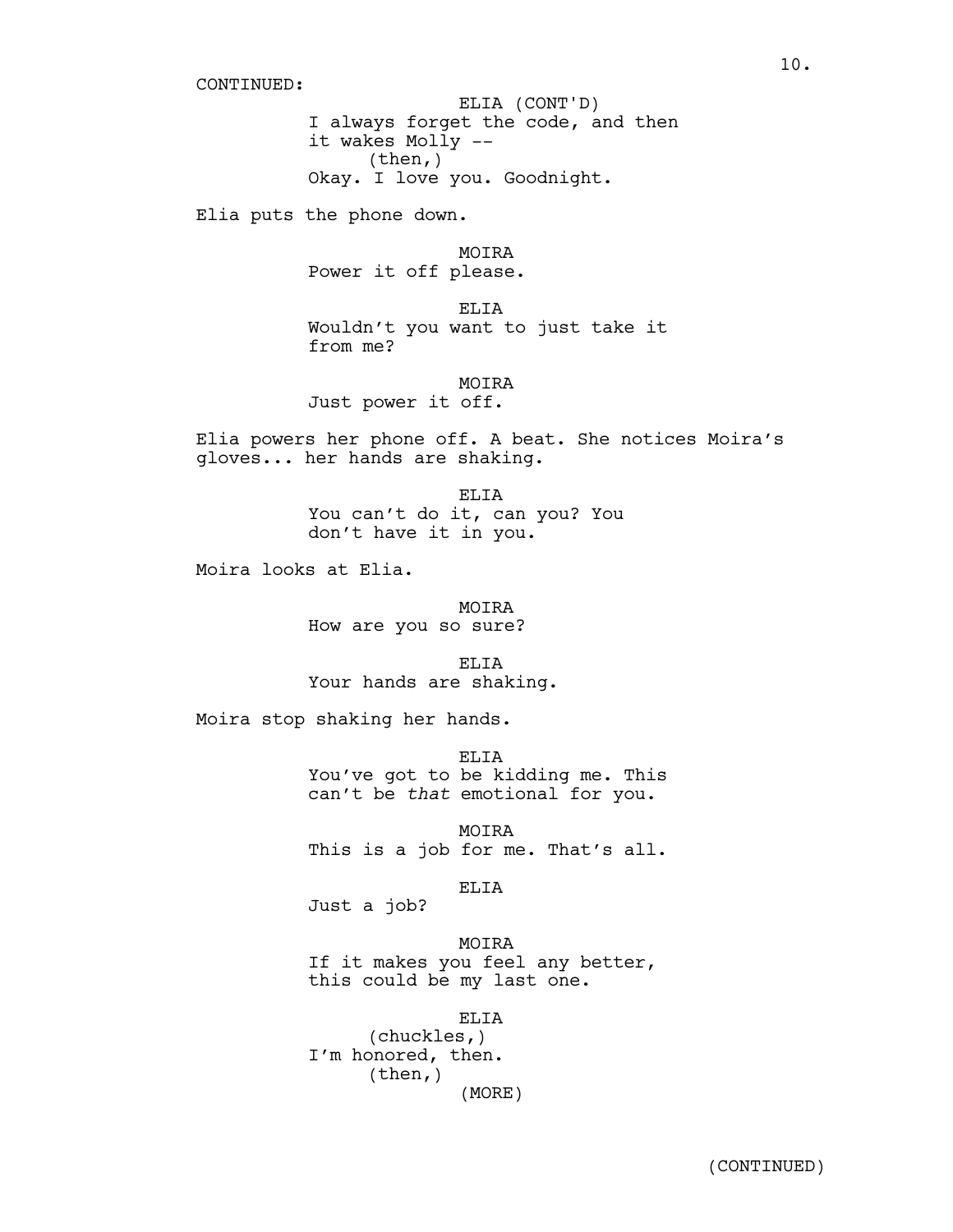CONTINUED: (2)

But something tells me you won't do it. ELIA (CONT'D)

And now Moira raises her gun at Elia who doesn't shudder.

MOIRA

And how about now?

Elia shakes her head.

CU. MOIRA. She keeps the gun aimed at Elia.

*INSERT CUT:*

*In the Paris countryside, Moira trains with Andre. She is practicing shooting.*

> *ANDRE (V.O.) Remember... this was your choice.*

*Moira fires.*

BACK ON MOIRA. She pushes on the trigger.

MOIRA (V.O.) I will admit that the life I chose was not one that I had hoped for.

INSERT CUT:

Moira is writing in her journal. She stops.

*MOIRA (V.O.) But often we make choices that define us.*

INT. ANDRE'S HOME - DAY

MOIRA puts her black gloves on and leaves the living room area, revealing to us...

ANDRE'S BODY. Dead.

MOIRA (V.O.) ...And that's who we become. Regardless of whether we want to or not.

EXT. ALLEYWAY - NIGHT

BACK ON MOIRA. She contemplates a shot at Elia.